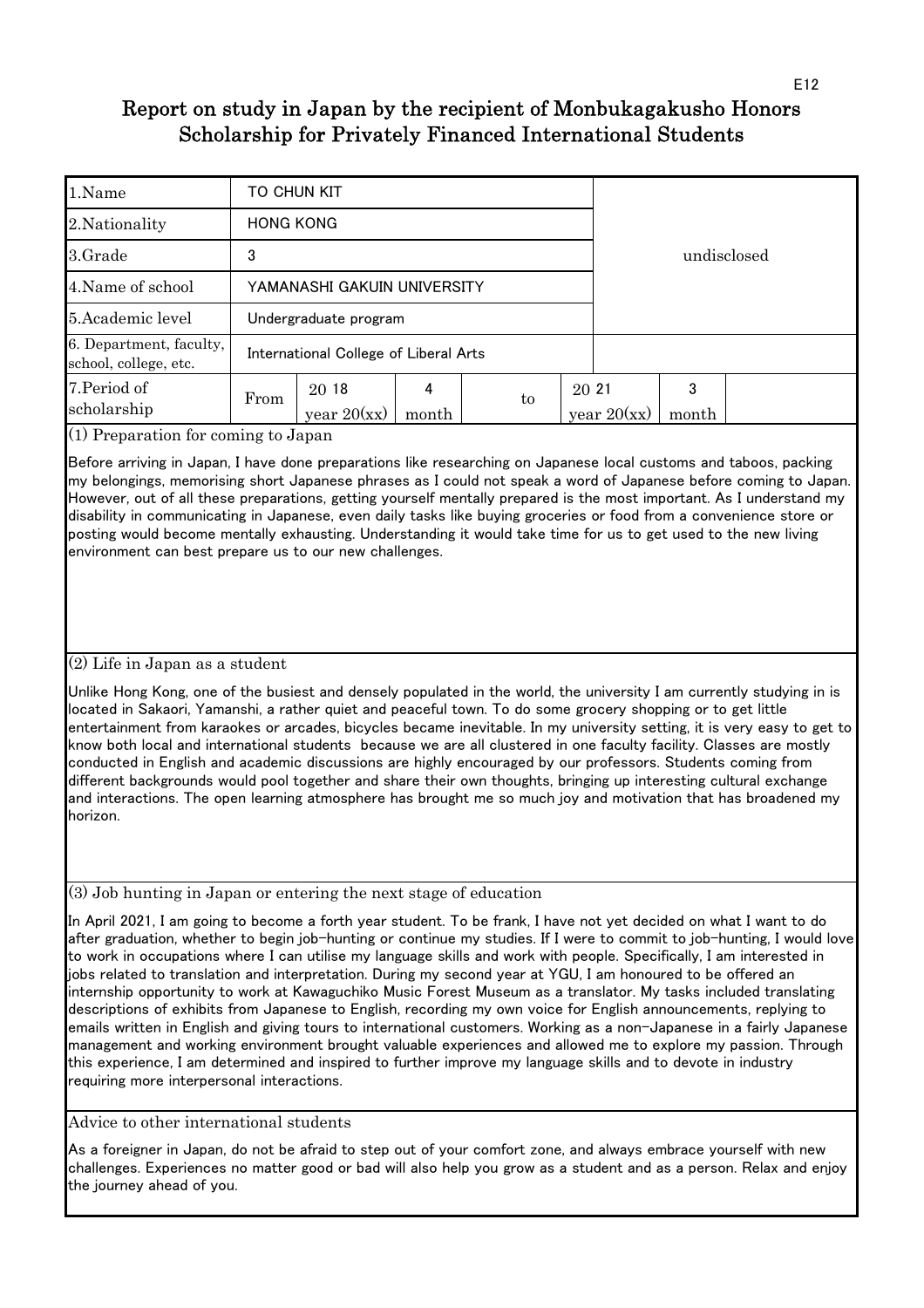| 1.Name                                           |        | Max Rasmus Geiger                    |       |    |       |               |       |  |
|--------------------------------------------------|--------|--------------------------------------|-------|----|-------|---------------|-------|--|
| 2. Nationality                                   | German |                                      |       |    |       |               |       |  |
| 3.Grade                                          |        |                                      |       |    |       | undisclosed   |       |  |
| 4. Name of school                                |        | Tokyo International University       |       |    |       |               |       |  |
| 5. Academic level                                |        | Undergraduate program                |       |    |       |               |       |  |
| 6. Department, faculty,<br>school, college, etc. |        | Degital Business & Innovation (経済学部) |       |    |       |               |       |  |
| 7. Period of scholarship                         | From   | 20 20                                | 10    | to | 20 21 |               | 3     |  |
|                                                  |        | year $20(xx)$                        | month |    |       | year $20(xx)$ | month |  |

(1) Preparation for coming to Japan

The month before entering Japan posed a notable challenge, especially concerning this years restrictive entry measures. Most of the preparations included financial management, document preparation, saliva tests and most impotantly Japanese language practice. Especially the language does need preparation in order to speak, which firmly practiced before, however living Japan so far has helped me to improve drastcially. I have also planned ahead of where I may stay and how much I could spend, it is good to know a rough frame of how you will eventually live if you abroad. Most of the time however is spent on document preparation, looking to get the right certificates and grants to headstart into a new life. It has been a challenge overall but I am glad to have made it to Japan!

(2) Life in Japan as a student

Life in and around Tokyo is a challenge concerning money, accommodation and of course food. JASSO has provided me with necessary support to start of my first year at university and being able to live and learn concentrated without having to worry too much. The challenges ahead but also the opportunities to explore the country and culture are something I am looking very much forward to. For now, I am hoping to work part-time over the winter break and improve my Japanese by making new friends and praticing conversation.

(3) Job hunting in Japan or entering the next stage of education

As far as job hunting, my only experience within Japan concerns part-time jobs, which has yet to prove successful. For my next step of education, surely a Japanese university to aim at my master's degree seems like a good option. I believe completing my upper level education before employment will likely enbale my to aim for a higher position from the beginning.

Advice to other international students

If you plan to come to Japan, practice basic Japanese, plan ahead to where you want to stay, travel to and explore a little bit. It may seem like a big step far away from home but Japan will surely welcome you, just as it welcomed me!!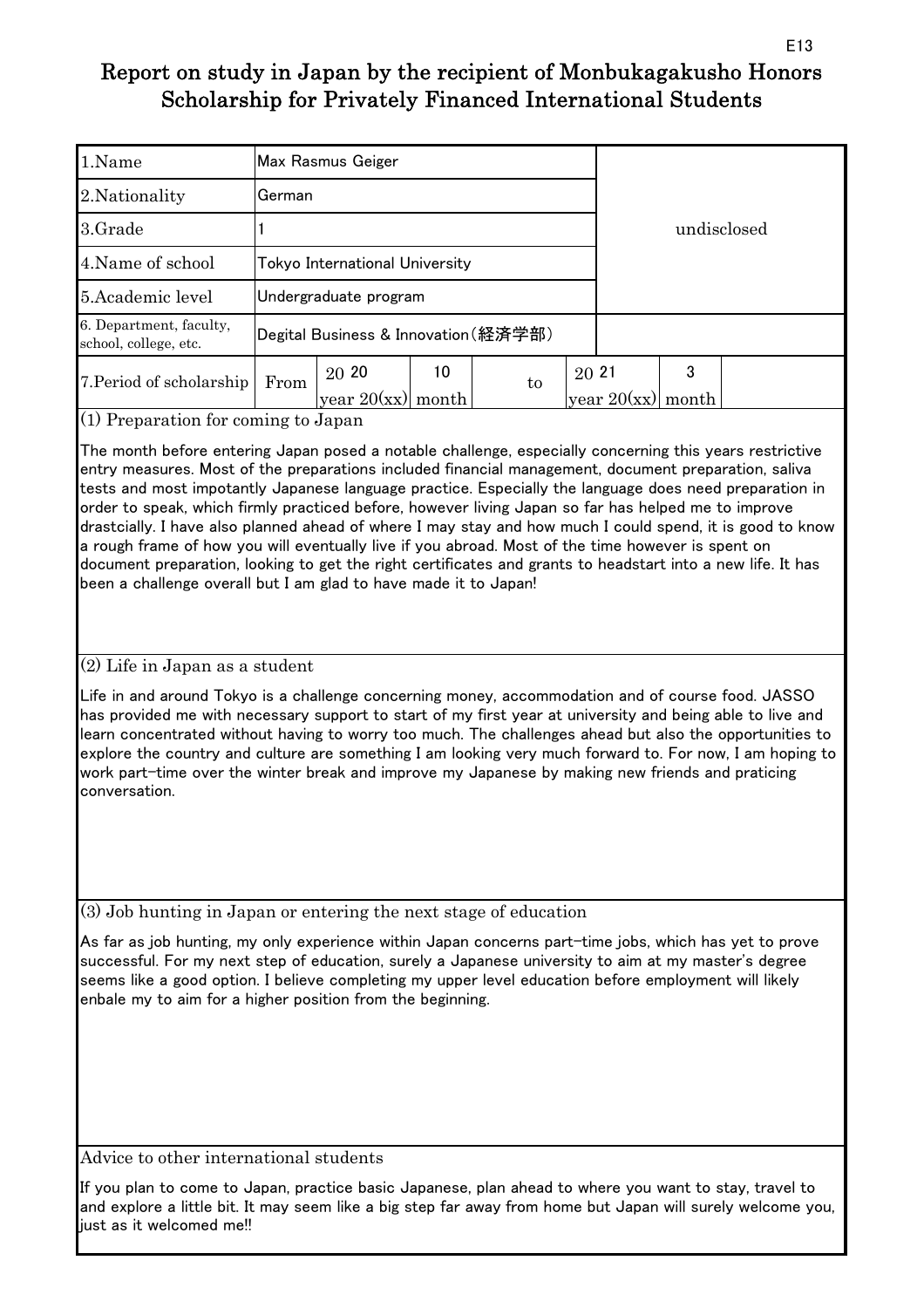| 1.Name                                           | K.Y. |                                         |            |             |       |               |       |  |
|--------------------------------------------------|------|-----------------------------------------|------------|-------------|-------|---------------|-------|--|
| 2. Nationality                                   |      | Republic of Korea                       |            | undisclosed |       |               |       |  |
| 3.Grade                                          |      |                                         |            |             |       |               |       |  |
| 4. Name of school                                |      | Waseda University                       |            |             |       |               |       |  |
| 5.Academic level                                 |      | Undergraduate program                   |            |             |       |               |       |  |
| 6. Department, faculty,<br>school, college, etc. |      | School of International Liberal Studies |            |             |       |               |       |  |
| 7. Period of<br>scholarship                      | From | 20 20<br>year $20(xx)$                  | 4<br>month | to          | 20 21 | year $20(xx)$ | month |  |

(1) Preparation for coming to Japan

Since I entered SILS in AO application admission, I thought it was most important to be faithful to my school life. So I actively participated in international diplomacy and human rights related activities, as well as managing the scores of school records and national mock test in June. However, as japanese was also very important for living in Japan, I actively participated in Japanese classes and programs in my high school from the beginning. Throughout the classes, I developed basic grammar and words, and tried to develop conversation skills through various Japanese exchange programs. In addition, since my desired undergraduate department is a place that only teaches in English, I often visited and talked with native English teachers in order to improve my listening and speaking skills, and listened to English lectures in various fields through the overseas lecture site named Coursera.

### (2) Life in Japan as a student

At first, it was a little hard to follow because I had relatively little experience of taking classes only in English in the past. However, in order to follow as much as I could, I always tried to find what I didn't know immediately with a vocabulary dictionary next to me, and if there was anything I didn't understand, I would ask the professor questions right away to improve my understanding of the subjects. During the spring semester, as I dreamed of becoming a worker at the International Labor Organization, most of the classes I registered mainly related to the international community and human rights, but I also participated in an "Introduction to Media Studies" class, believing that the media would also greatly influence our society. As I continued to take classes, I realized that I was more interested in human rights than in social and international studies, and that human rights protection could be effective not only through direct politics but also through the media. However, I also learned that human rights violations by the media were common, with nationalism and sex perception appearing in Disney animations being typical examples. Since after, I got interested in watching and analyzing various media materials, and desired to make media that more people could watch with confidence. So now, I am learning about the current trend of contemporary global journalism and learning about the necessary factors for more objective media production. In addition, through this seminar class, I am studying how Japanese animations expresses those factors such as love, social criticism, and family effectively. However, regarding the foreign language, as the whole classes are conducted in English, it was difficult to develop Japanese language skills. But, to supplement this, I am trying to improve my conversation skill by entering the International Student Dormitory 'WISH' and talk to everyone in Japanese. Furthermore, I joined the promotion planning team of a musical club using Japanese to learn both high-level Japanese expressions and the knowledge related to media promotion planning and production.

(3) Job hunting in Japan or entering the next stage of education

Advice to other international students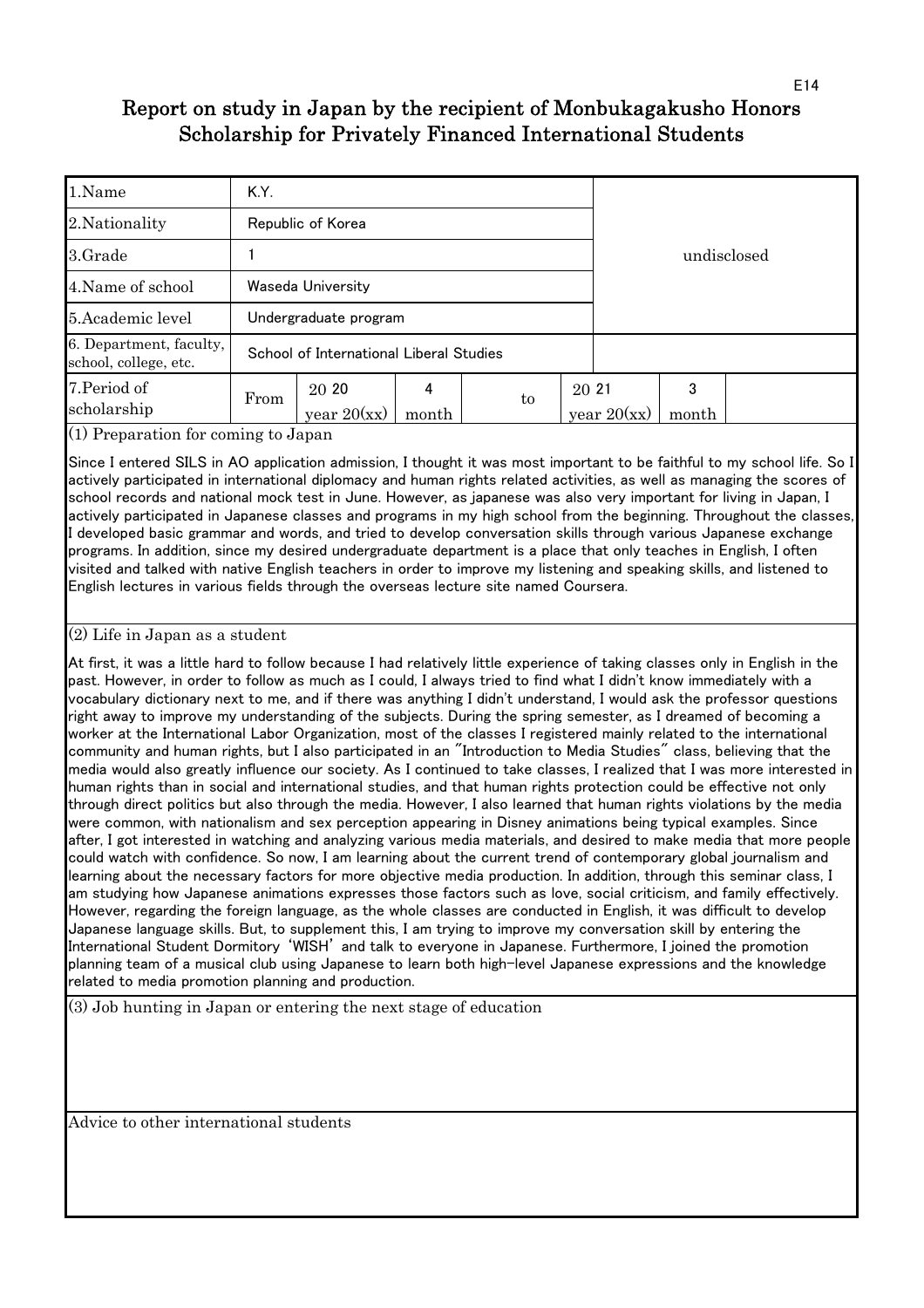| 1.Name                                           |                       | <b>MARCO CONTARINO</b>              |       |    |       |               |       |  |  |
|--------------------------------------------------|-----------------------|-------------------------------------|-------|----|-------|---------------|-------|--|--|
| 2. Nationality                                   | <b>ITALIAN</b>        |                                     |       |    |       |               |       |  |  |
| 3.Grade                                          | <b>FIRST</b>          |                                     |       |    |       |               |       |  |  |
| 4. Name of school                                |                       | KYOTO UNIVERSITY OF FOREIGN STUDIES |       |    |       |               |       |  |  |
| 5. Academic level                                |                       | Undergraduate program               |       |    |       |               |       |  |  |
| 6. Department, faculty,<br>school, college, etc. | <b>GLOBAL STUDIES</b> |                                     |       |    |       |               |       |  |  |
| 7. Period of                                     | From                  | 20 20                               |       | to | 20 21 |               | 3     |  |  |
| scholarship                                      |                       | year $20(xx)$                       | month |    |       | year $20(xx)$ | month |  |  |

(1) Preparation for coming to Japan

Before coming to japan I took some Japanese lessons in a private school so as to get at least a basic knowledge of the language. I also took a Diploma which allows me to teach Italian as a foreign language to Japanese people to enhance my chances to find a part time job in thies field. I have then periodically checked all the updates concerning university enrollment in order to make the application process smooth, gathered all the necessary documents and applied for the Visa.

### (2) Life in Japan as a student

I would say I definitely enjoy my life in Japan as a student. Despite the current situation is not that bright because of the pandemic, japanese institutions have been helpful and supportive in making students' life easier and allowing them to keep on their studies reducing the negative consequences and impact of the pandemic on their academic lives. Online lessons have definitely many limits and make less enjoyable the learning process as well as limiting the chances of socialization but, nonetheless, health related risks have been successfully reduced.

(3) Job hunting in Japan or entering the next stage of education

Job hunting has become more difficult during the pandemic. I personally didn't manage to get a part-time job as a teacher of italian language as I was hoping, but still other types of job are still available, despite the overall situation is someway precarious. I also intend to keep on my studies enrolling for a pst-graduate program and a PHD and our current teachers are really supportive in helping students pursuing their academinc goals.

Advice to other international students

My main advice for those international students who consider to come studying in Japan is to familiarize with the language before entering the country, since by doing so they will definitely have either more chance to socialize and to find a good part-time job.